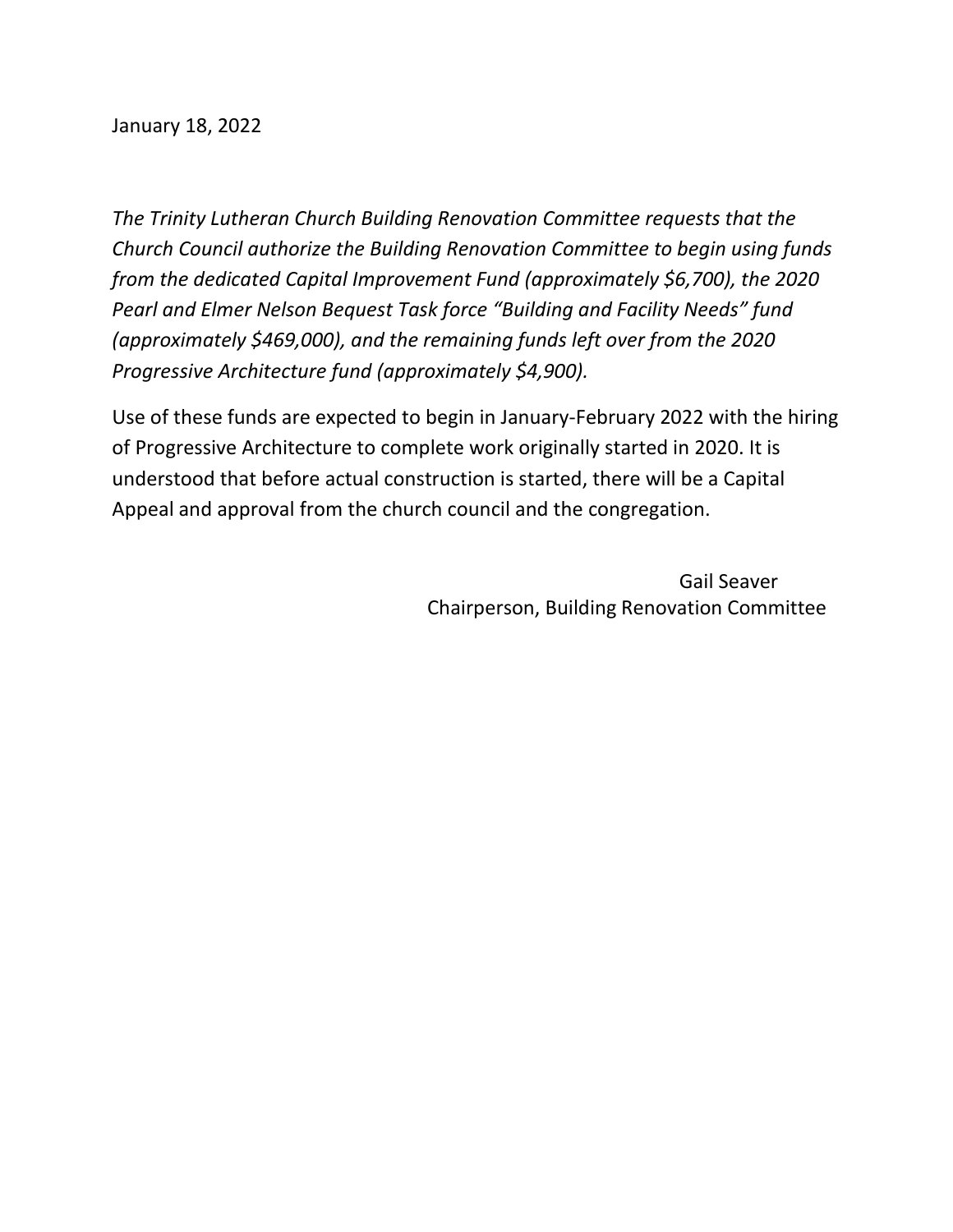## **2021 Building Committee Statement of Intent - Draft**

10 December 2021

- We will perform our duties in accordance with Trinity's Mission Statement to Connect, Grow, and Serve
- We affirm the excellent work done by the Trinity group in the 2009 "Existing Building Assessment" and endorse the work done by the 2019 Renovation Task Force as the basis for repairs and upgrades needed at Trinity Lutheran Church
- We recognize the need for alternative storage space for tables and chairs due to bathroom renovations expanding into the existing storage area and also the desire to improve the people movement flow in the fellowship area
- We anticipate re-prioritizing the work done by the 2019 Renovation Task Force report to align with the funding results of the Capital Appeal Fundraiser
- We will develop a statement of work and engage an architect as necessary to create construction drawings and specifications needed to secure bids
- We will review construction bids, choose a General Contractor, attend construction meetings, monitor construction work, and sign off on change orders as necessary
- We will communicate with the church council and the congregation through verbal, written, and in-person gatherings to keep the leadership and congregation informed on progress being made
- We will work with the Trinity treasurer and bookkeeper to monitor and approve billings and report financial status on the renovation project.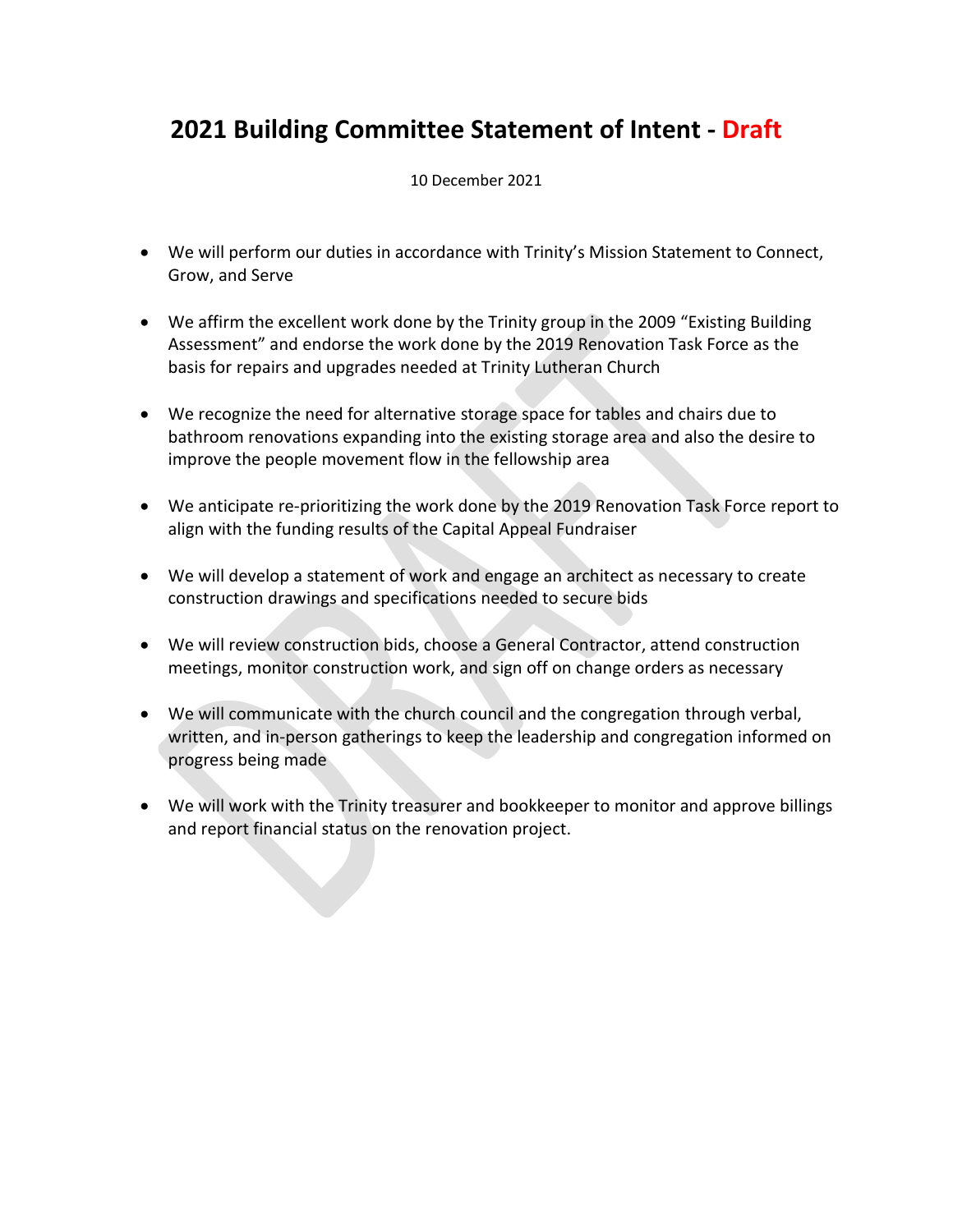# **Building Renovation Committee Structure and Duties December 10, 2021**

#### **1. Chairperson/Secretary** (Gail Seaver)

Schedule meetings and prepare agenda Take meeting notes and distribute to renovation task force members Keep timeline for program status Keep task force on schedule and moving forward Prepare regular updates for the church bulletin and Constant Contact distributions

#### **2. Builder Coordinator (**Brian Nielsen & Jon Meredith)

Take lead in getting bids and estimates Coordinate the development of schematic design plans Check references of potential firms employed Review construction bids and recommend selected contractor to the renovation task force Be primary contact between architect, builder, sub-contractors, and the renovation task force Attend weekly construction meetings as needed Review and present change orders to renovation task force for consideration/approval

#### **3. Communications Director** (Jenna Wojcik) with Joe Thimm consulting

Be liaison between renovation task force and the church council and congregation Take lead in setting up informational meetings and congregational updates Prepare final report to be presented at Special Congregational meeting

### **4. Technology Consultant** (Matt Mitchell)

Coordinate and assist in the relocation of Network and Servers Advise in the implementation of audio and security systems interfaces Provide a means for recording informational meetings and making them available on the Trinity website Create Trinity Web page for viewing and archiving construction documents and activities and providing a place for Trinity congregation to view Task Force/construction progress Make recommendation on needs of furnishings purchases

#### **5. Financial Liaison** (Gail Seaver)

Work with Bookkeeper for bill payment Keep renovation task force and church council informed of financial status of renovation progress

#### **6. Trinity Culture Adviser** (to be selected)

Identify Trinity's ministry needs in relationship to the building renovation Take the pulse of the congregation's acceptance of building renovation progress and communications through formal/informal polling or surveys

Suggest actions necessary to keep the congregation engaged